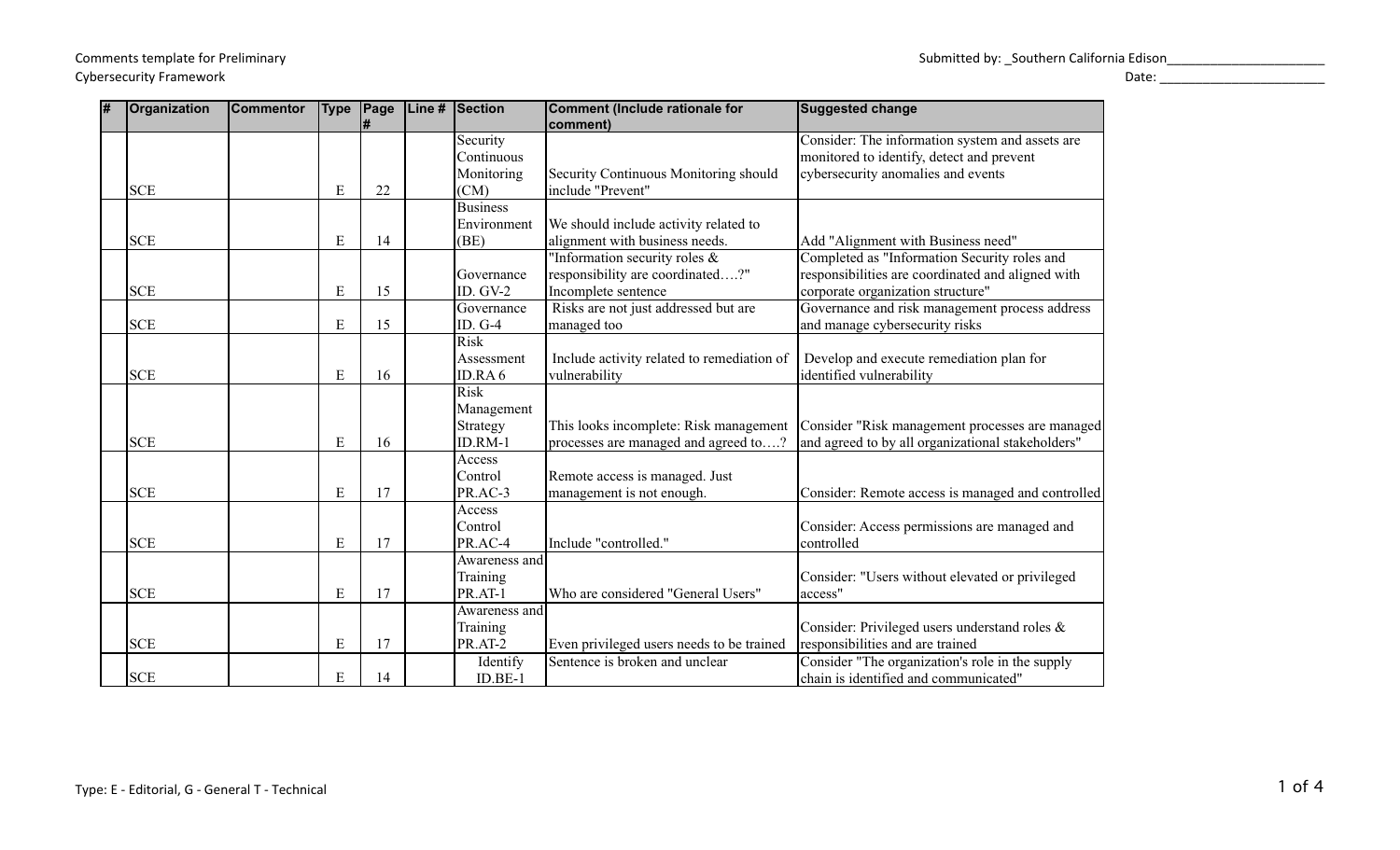## Cybersecurity Framework Date: \_\_\_\_\_\_\_\_\_\_\_\_\_\_\_\_\_\_\_\_\_\_\_

| <b>SCE</b> |   |    | Protect | Need to include 'processes' in the              | Change wording to a statement similar to: Identities                                  |
|------------|---|----|---------|-------------------------------------------------|---------------------------------------------------------------------------------------|
|            |   |    | PR.AC-1 | statement. Category statement identifies        | and credentials are managed for authorized devices,                                   |
|            |   |    |         | processes as part of access controls but        | users, and processes (including information                                           |
|            |   |    |         | this statement only addresses users and         | systems).                                                                             |
|            | E | 16 |         | devices                                         |                                                                                       |
| <b>SCE</b> |   |    | Protect |                                                 | Informative references should include AC- * NIST SP 800-53 Rev 4 AC-17, AC-18, AC-19, |
|            |   |    | PR.AC-3 | 18 in the NIST SP 800-53 Rev 4 line item. AC-20 |                                                                                       |
|            |   |    |         | Wireless access is related to Remote            |                                                                                       |
|            | E | 17 |         | Access as well as use of Mobile Devices.        |                                                                                       |
| <b>SCE</b> |   |    | Protect | Sentence needs to include the words             | Change wording to a statement similar to:                                             |
|            |   |    | PR.IP-8 | "approved" and "authorized." This will          | Information sharing occurs with appropriate                                           |
|            |   |    |         | better align the subcategory with wording       | approved and authorized parties                                                       |
|            |   |    |         | within NIST 800-53 AC-21                        |                                                                                       |
|            | E | 20 |         |                                                 |                                                                                       |
| <b>SCE</b> |   |    | Protect | The reference to NIST SP 800-53 CM-7            | Include "and related controls" when referencing                                       |
|            |   |    | PR.PT-3 | needs to be more completely referenced.         | NIST 800-XX Controls                                                                  |
|            |   |    |         |                                                 |                                                                                       |
|            | E | 21 |         |                                                 |                                                                                       |
| <b>SCE</b> |   |    | Protect | Informative reference NIST 800-53 AC-           | Remove NIST 800-53 AC-18 reference and replace                                        |
|            |   |    | PR.PT-4 | 18 is out of place and does not align with      | with NIST 800-53 CM-7                                                                 |
|            | E | 21 |         | the Subcategory statement                       |                                                                                       |
| <b>SCE</b> |   |    | Detect  | Statement is vague and unclear.                 | Change wording to a statement similar to:                                             |
|            |   |    | DE.CM-7 | "Unauthorized resources are monitored."         | 'Monitoring processes are implemented to detect                                       |
|            | E | 23 |         |                                                 | unauthorized access to resources"                                                     |
| <b>SCE</b> |   |    | Respond | 'Implementing' a response plan during an        | Change to: Response plan is executed during an                                        |
|            |   |    | RS.PL-1 | event seems to be a rather backward             | event                                                                                 |
|            |   |    |         | approach. The response plan should be           |                                                                                       |
|            |   |    |         | executed during an event and not simply         |                                                                                       |
|            | E | 24 |         | implemented.                                    |                                                                                       |
| <b>SCE</b> |   |    |         |                                                 | Within Informative References, include "and related                                   |
|            |   |    |         | NIST 800-53 controls are extendable to          | controls" when referencing NIST-800-53 controls,                                      |
|            | G |    |         | other related controls                          | where applicable                                                                      |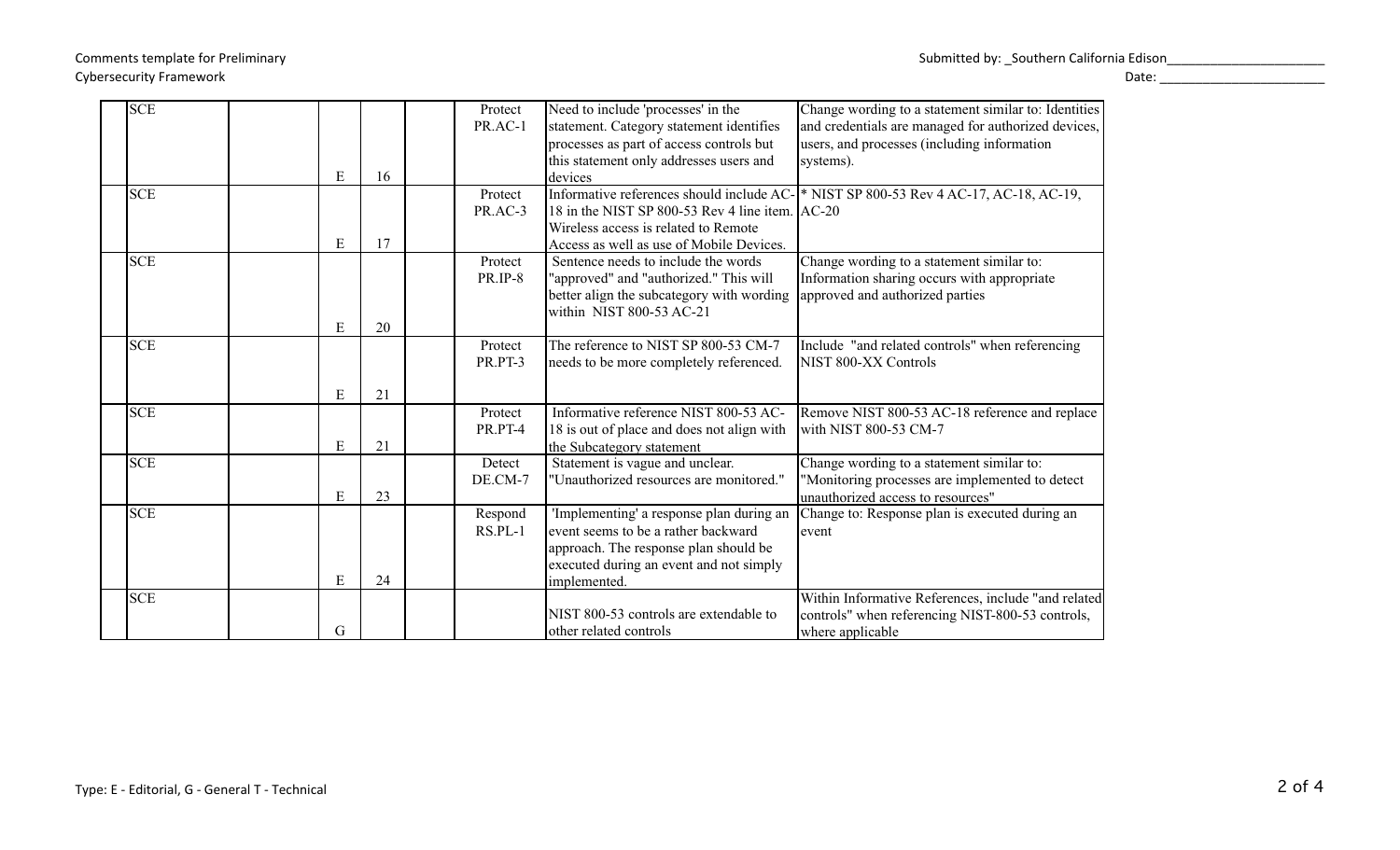|            |   |    |     |            | Establishing a Risk Management program      | Provide an implementation guide that clarifies the     |
|------------|---|----|-----|------------|---------------------------------------------|--------------------------------------------------------|
|            |   |    |     |            | is a key component required to              | framework components and their interdependencies       |
|            |   |    |     |            | successfully implement the framework.       | with the risk management process, and how an           |
|            |   |    |     |            | While this section provides a good          | organization should focus on risks as the risks relate |
|            |   |    |     |            | overview of a risk-based approach at the    | to other government led cybersecurity programs         |
|            |   |    |     |            | organizational level, more clarity is       | such as the NIPP                                       |
|            |   |    |     |            | required by linking the main components     |                                                        |
|            |   |    |     |            | of the framework: Tiers, Profiles and Core  |                                                        |
|            |   |    |     |            | (Lines 699-701). The Framework needs to     |                                                        |
|            |   |    |     |            | clarify the scope, and how to evaluate risk |                                                        |
|            |   |    |     |            | and apply the risk within the Framework.    |                                                        |
|            |   |    |     |            | The focus should be on risks relevant to    |                                                        |
|            |   |    |     |            | critical infrastructure. A broad definition |                                                        |
|            |   |    |     |            | could dilute valuable resources making the  |                                                        |
|            |   |    |     |            | Framework less effective. Clearly defining  |                                                        |
|            |   |    |     |            | the scope can assist in how the risk        |                                                        |
|            |   |    |     |            | management process will be used.            |                                                        |
| <b>SCE</b> | G | 3  |     | 1.2        |                                             |                                                        |
|            |   |    |     |            | "Complement rather than conflict with       | Provide guidance to state legislatures and regulators  |
|            |   |    |     |            | current regulatory authorities" needs to be | regarding how to view the framework and their role     |
|            |   |    |     |            | enhanced with more guidance. If state       | with respect to the Framework. Engage sector           |
|            |   |    |     |            | legislatures and regulators begin           | agencies to develop.                                   |
|            |   |    |     |            | independently addressing cybersecurity      |                                                        |
|            |   |    |     |            | concerns inconsistent approaches, the lack  |                                                        |
|            |   |    |     |            | of cohesion could actually reduce our       |                                                        |
| <b>SCE</b> | G | 41 | 677 | Appendix D | loverall defenses.                          |                                                        |
|            |   |    |     |            | The definition of Personal Identifiable     | Cite external state approved references in the         |
|            |   |    |     |            | Information (PII) varies from state-to-     | Glossary where possible and use an example of a        |
|            |   |    |     |            | state. The framework should not create its  | definition that is specific and clear.                 |
| <b>SCE</b> | G | 42 | 721 | Appendix E | own definition.                             |                                                        |
|            |   |    |     |            |                                             | Tiers should have a progression path that meets        |
|            |   |    |     |            | Implementation Tiers do not have a          | certain objectives in order to reach a more mature     |
| <b>SCE</b> | G | 3  | 150 | 1.1        | progression path                            |                                                        |